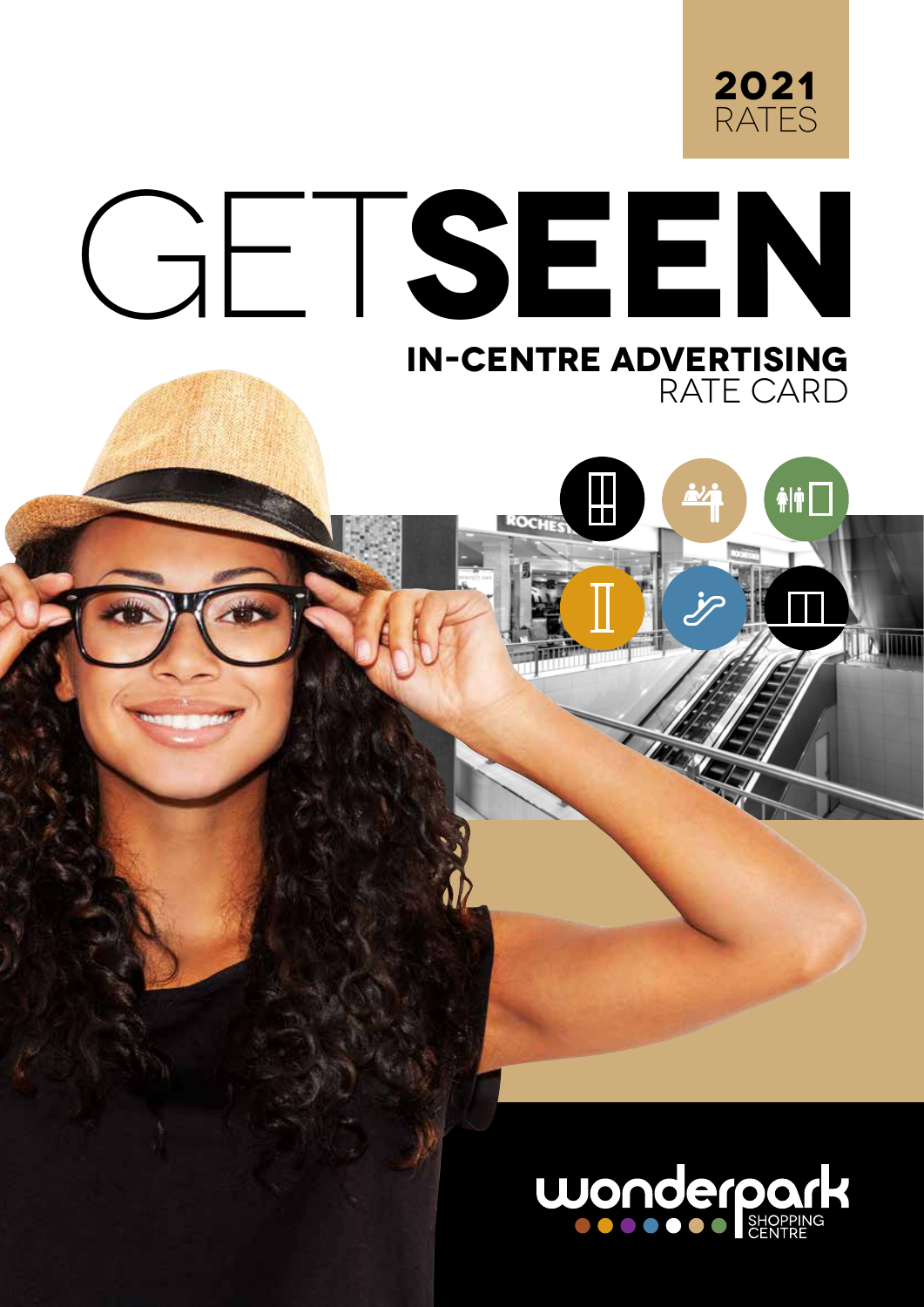**IN-CENTRE ADVERTISING** RATE CARD



# THE RIGHT **EXPOSURE**

Do you have a product or service that needs the right exposure? Stand out and get seen with Wonderpark's various in-centre advertising mediums and exhibition space. We have a wide variety of cost-effective platforms for you to choose from. Feel free to contact us for any queries or further information.

#### **ADVERTISING MEDIUMS** AVAILABLE



ENTRANCE DOORS



A1 BATHROOM SNAPPER FRAMES



PILLAR WRAPS



DUSTBINS



ESCALATORS



LIFT DOORS





INTERIOR BANNERS @ WOOLWORTHS



**FLYER DISTRIBUTION** 



FOOD COURT **BRANDING** 



DIGITAL TOUCH SCREENS 'INFOBOTS'



WATER TANK **BRANDING** 



DIGITAL **BIG SCREEN** 

.......

DIGITAL BATHROOM FRAMES

**11**

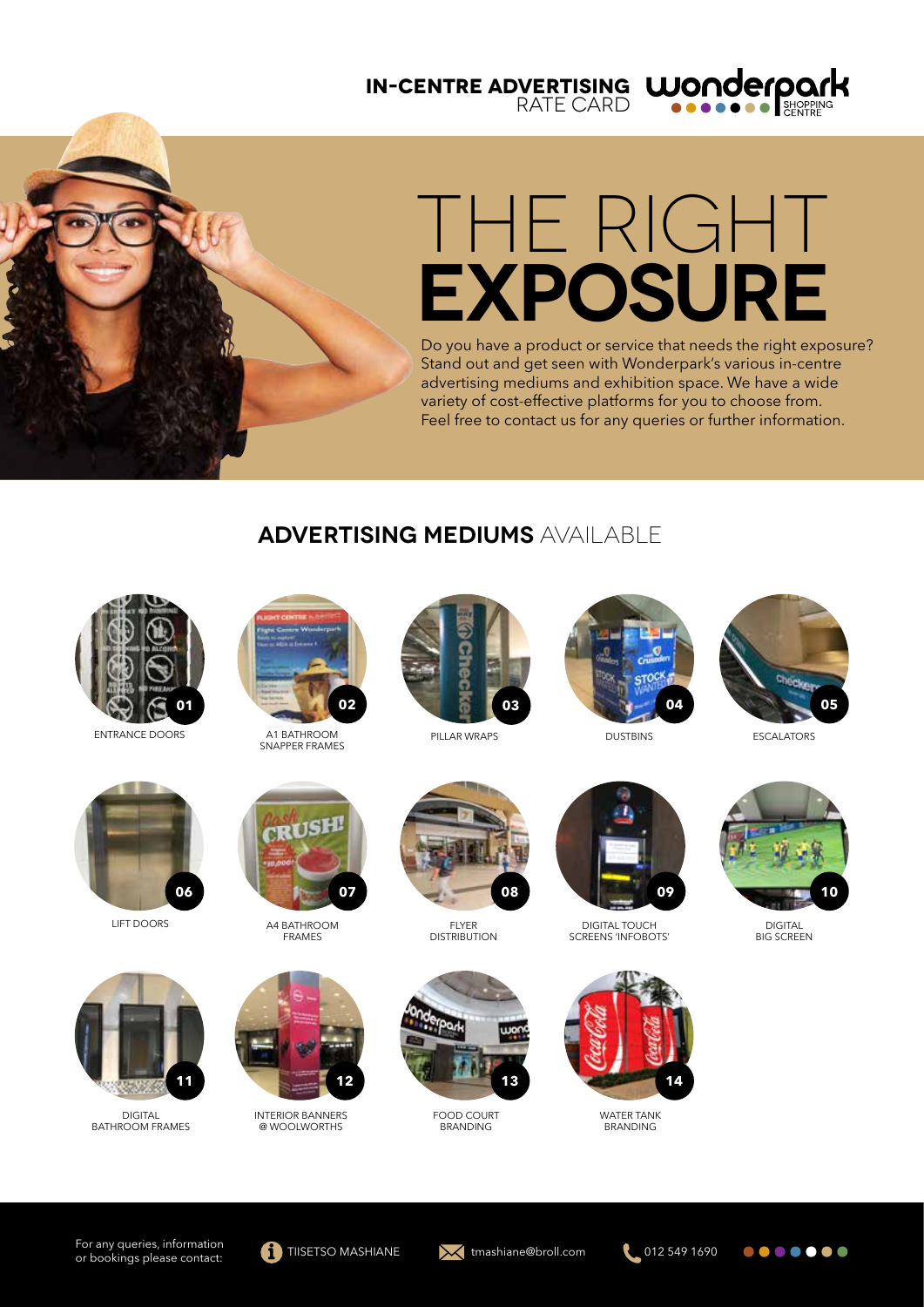#### **IN-CENTRE ADVERTISING**

RATE CARD



#### **01** ENTRANCE DOORS



# **02** A1 BATHROOM SNAPPER FRAMES



# **03** PILLAR WRAPS



# **04** DUSTBIN BRANDING **MATERIAL:**



#### For any queries, information For any queries, information<br>or bookings please contact: **THE TIISETSO MASHIANE** tmashiane@broll.com **012 549 1690**









**MATERIAL:** Contravision

**ALLOCATION:** Entrances to the centre. (7 Entrances available)

**DURATION:** Monthly

**COST:** R500 excl VAT per entrance per month

**MATERIAL:** A1 Paper Posters

**ALLOCATION:** Centre Bathrooms

**DURATION:** Monthly

**COST:** R250 excl VAT per poster per month

**MATERIAL:** PVC Banner

**ALLOCATION:** Basement Parking

**DURATION:** Monthly

**COST:** R150 excl VAT per pillar

Vinyl sticker

**ALLOCATION:** Specific allocated dustbins allocated throughout the centre (List available from marketing)

**DURATION:** Monthly

**COST:** R600 per month (Max 3 months allocated to a tenant)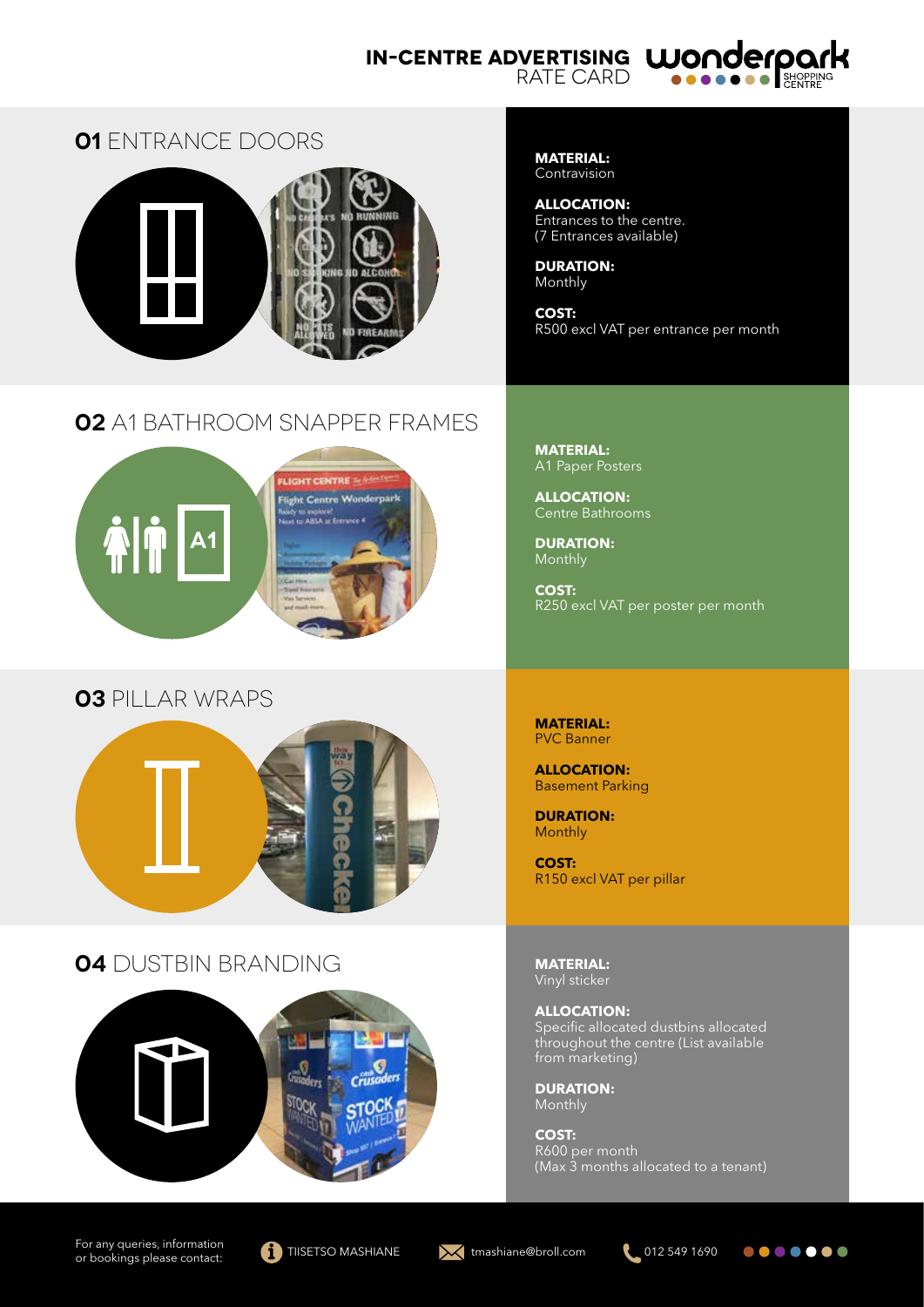#### **IN-CENTRE ADVERTISING** RATE CARD





# **06** LIFT DOORS



# **07** A4 BATHROOM FRAMES



# **08** FLYER DISTRIBUTION



**MATERIAL:** Contravision

**ALLOCATION:** Tekkie Town / Rochester & Checkers / Parrots

**DURATION:** Monthly

**COST:** R1500 excl VAT per escalator (includes 2 sides)

**MATERIAL:** Contravision

**ALLOCATION:** Tekkie Town / Rochester & Checkers / Parrots

**DURATION:** Monthly

**COST:** R1500 excl VAT per lift

**MATERIAL:** A4 Paper Posters

**ALLOCATION:**

**DURATION:**

**COST:** R200 excl VAT per poster per month

**MATERIAL:**

**ALLOCATION:**

**DURATION:**

**COST:**

For any queries, information For any queries, information<br>or bookings please contact: **THE TIISETSO MASHIANE** tmashiane@broll.com **012 549 1690** 





.......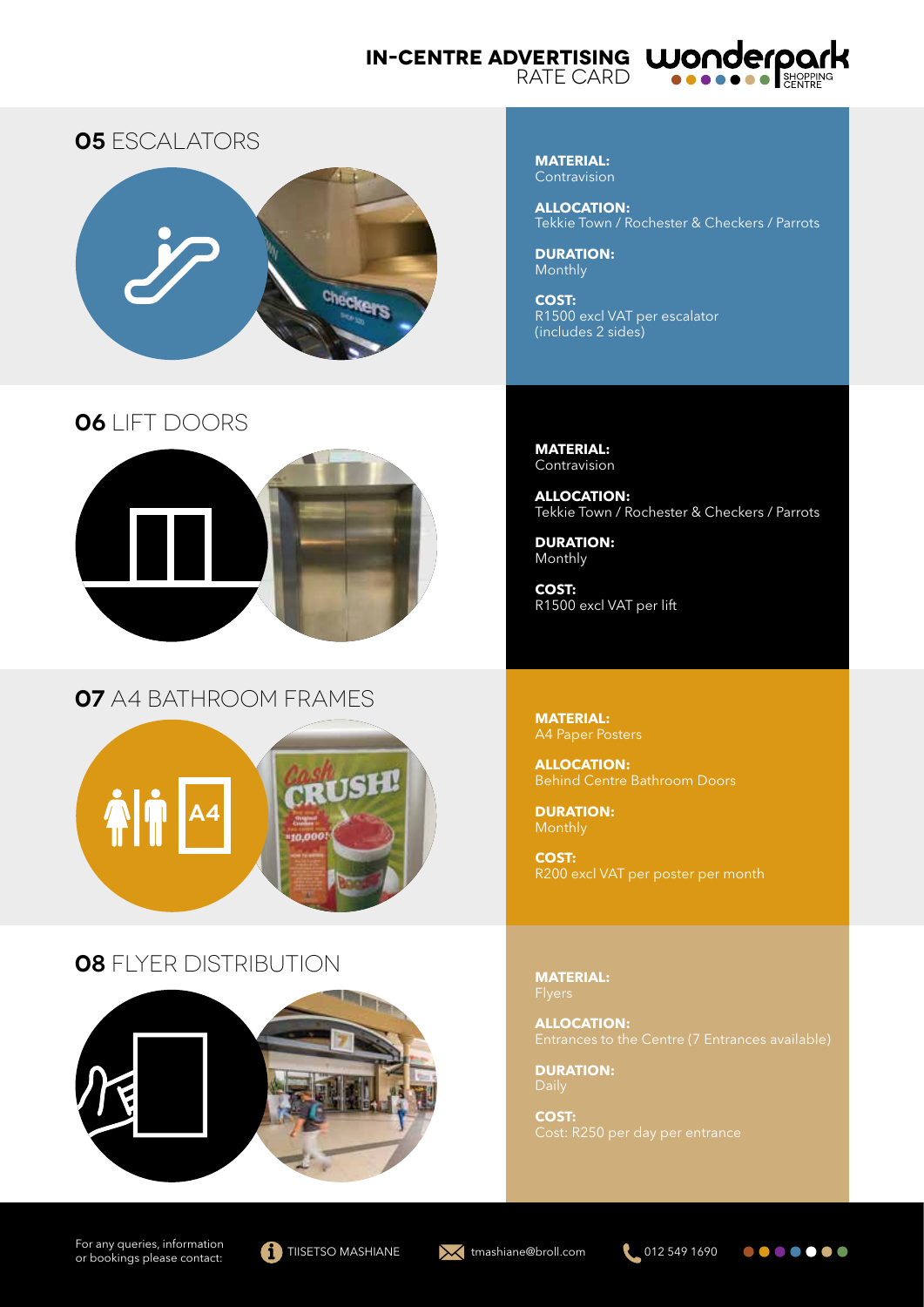**IN-CENTRE ADVERTISING WONDERPO** RATE CARD



#### **09** DIGITAL TOUCH SCREENS 'INFOBOTS'



#### **10** DIGITAL BIG SCREEN



**FORMAT:**

Digital Touch Screen + Display

**ALLOCATION:** 7 Displays throughout the centre

#### **DURATION:**

32 Slots per display @ 10 seconds per slot = 5min loop cycle therefore every hour = 12 impressions and every day = 144 impressions

**COST:** • 32 Slots, R800pm, 12 impressions p/h

**ADDITIONAL COST:** R500 excl VAT call-out fee per content change

**FORMAT:** 8m x 4.5m Digital LED Board

**ALLOCATION:** Food Court

**DURATION:** 30 Double slots @ 10 seconds each = 10 minute loop (advert shows more than 100 times per day)

**COST:** • 30 Slots, R4500pm, 12 impressions p/h

**FORMAT:** Digital Display

**ALLOCATION:** Centre Restrooms Waiting Area: 3 Displays / 5 Bathrooms = 15 total displays

**DURATION:** 32 Slots per display @ 10 seconds per slot = 5min loop cycle , therfore every hour = 12 impressions and every day = 144 impressions

**COST:** • 32 Slots, R600pm, 12 impressions p/h

**ADDITIONAL COST:** R500 excl VAT call-out fee per content change

*\*Please note prices are monthly, excluding VAT, excluding production & installation costs and excluding maintenance*

# **11** DIGITAL BATHROOM FRAMES









 $0000000$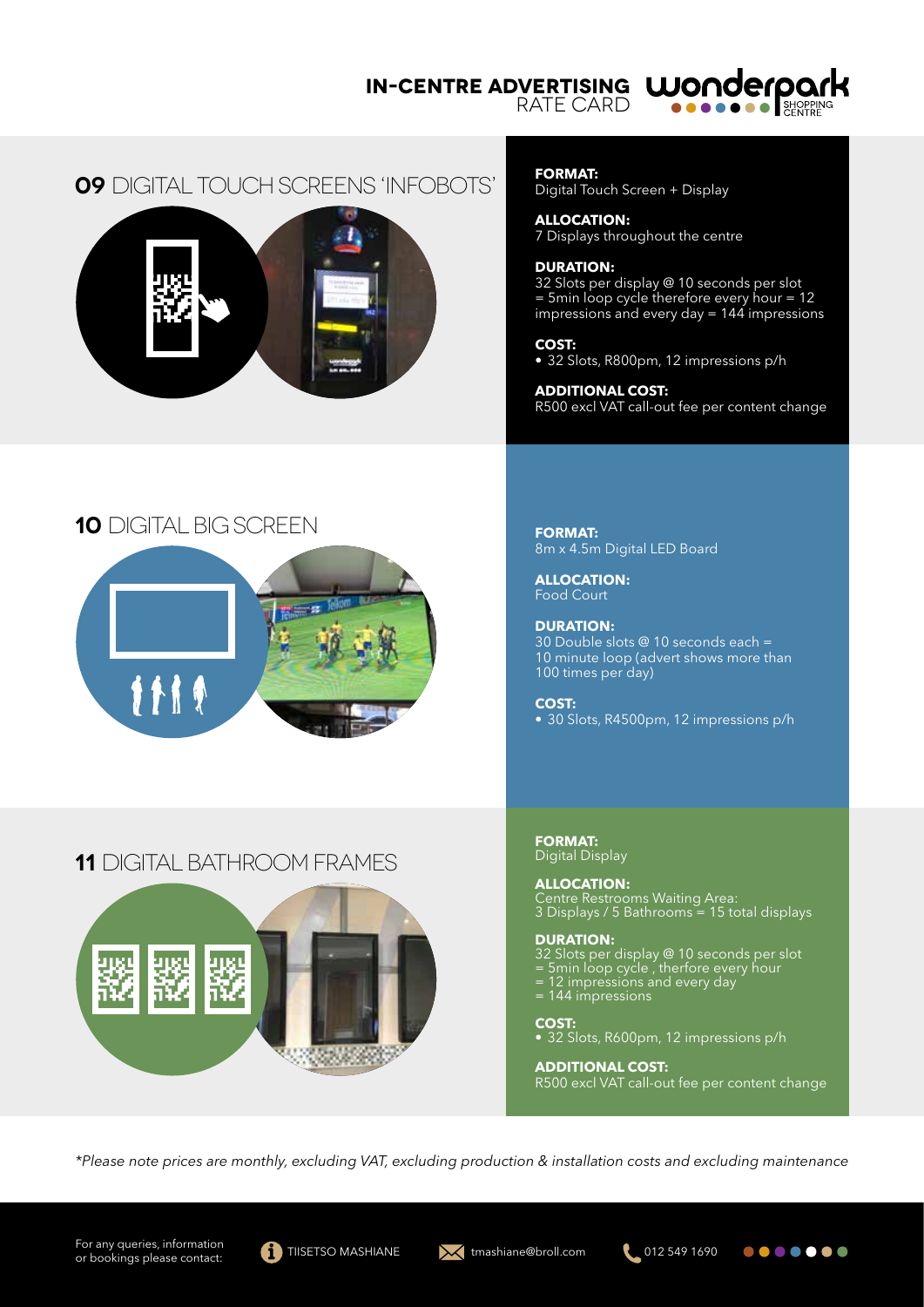**IN-CENTRE ADVERTISING** RATE CARD



#### **12** INTERIOR BANNERS @ WOOLWORTHS



**FORMAT:** Vinyl Material

**ALLOCATION:** Woolworths Court Space

**DURATION:** Monthly

**COST:** • R2 600 excl VAT per month for 3 pillars

# **13** FOOD COURT BRANDING



**FORMAT:** PVC Banner Material

**ALLOCATION:**

**DURATION:**

**COST:** • R4 500 excl VAT per month

#### **14** WATER TANK BRANDING



**FORMAT:** Cast Vinyl Material

**ALLOCATION:** External; located between entrance 3 and 4

**DURATION: Monthly** 

**COST:** • R5000 excl VAT per month



.......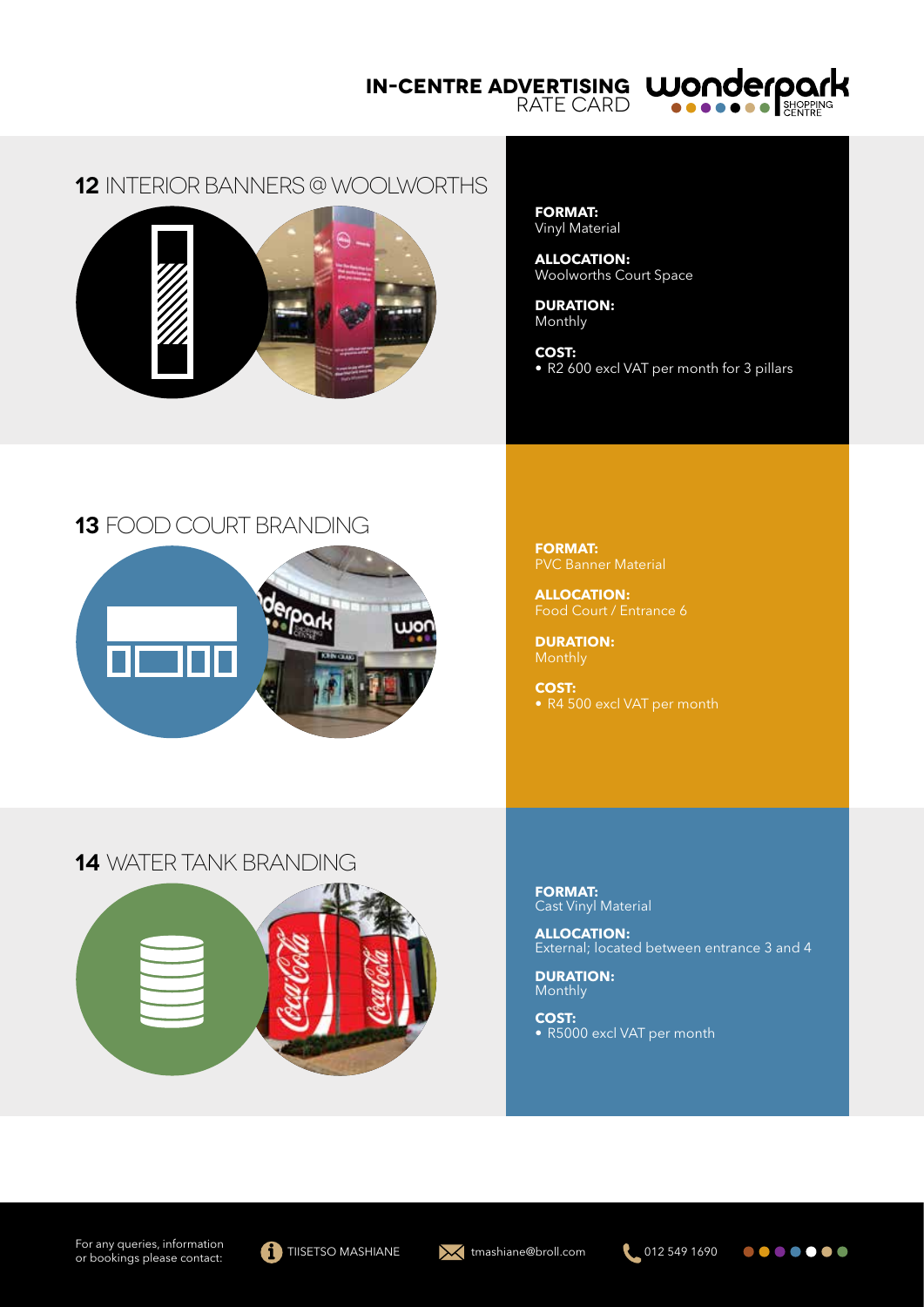

**APPLICATION FORM**

#### **DETAILS OF APPLICANT**

| NAME OF COMPANY         |  |
|-------------------------|--|
| <b>ADDRESS</b>          |  |
|                         |  |
|                         |  |
| <b>VAT REGISTRATION</b> |  |
| CELLPHONE NO            |  |
| <b>EMAIL</b>            |  |
| <b>CONTACT PERSON</b>   |  |

#### **DETAILS OF ADVERTISING**

| <b>MEDIUM</b>                       |  | QTY: | <b>MEDIUM</b>                |  |  |
|-------------------------------------|--|------|------------------------------|--|--|
| A1 Poster in Bathrooms              |  |      | Pillar Wraps                 |  |  |
| Pamphlet Distribution at Entrance   |  |      | Lift Doors                   |  |  |
| Escalators                          |  |      | Digital Big Screen           |  |  |
| A4 Poster in Bathroom               |  |      | Digital Bathroom Frames      |  |  |
| Digital Touch Screens 'Infobots'    |  |      | <b>Flyer Distribution</b>    |  |  |
| <b>Entrance Doors</b>               |  |      | Interior Banners @Woolworths |  |  |
| Dustbin Branding                    |  |      | Food Court Branding          |  |  |
| Pamphlet Distribution at Info Kiosk |  |      | Water Tank Branding          |  |  |

#### *\*ALL ARTWORK TO BE APPROVED BY WONDERPARK MARKETING MANAGER*

# **products / merchandise to be advertised**

*(Advertisers may not advertise products / merchandise that compete with Centre tenants)*

| SIGNED AT                                                   |                          |  | ON THIS DAY OF      |  | 2021                 |  |
|-------------------------------------------------------------|--------------------------|--|---------------------|--|----------------------|--|
|                                                             |                          |  |                     |  |                      |  |
| PRINT NAME                                                  |                          |  | <b>SIGNATURE</b>    |  |                      |  |
| For any queries, information<br>or bookings please contact: | <b>TIISETSO MASHIANE</b> |  | tmashiane@broll.com |  | 1.0125491690 ●●●●●●● |  |